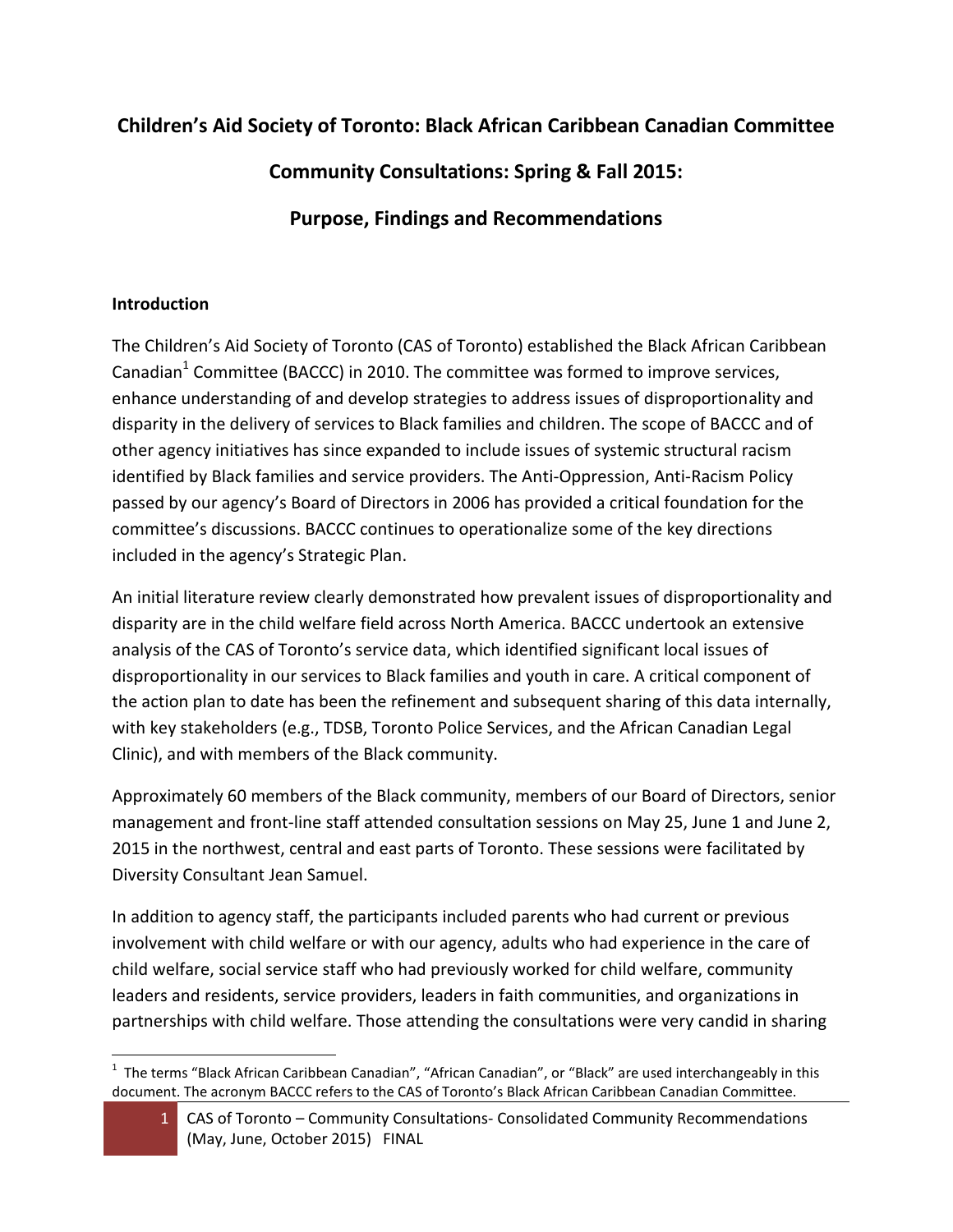personal stories, observations, challenges and often intense frustration regarding the impact of the agency's services. They also shared their beliefs and feelings about the impact of racism and disproportionate services on their own lives, and the lives of other children, youth and families in the community.

The community expressed an appreciation for the invitation to this discussion and the CAS of Toronto's intention to address these critical issues; however, they also expressed skepticism about potential outcomes based on their experiences of similar discussions in the past.

The deep anger and passion with which participants spoke had a profound impact on agency staff and Board members who were present and who reinforced our commitment to address issues raised, take action and improve outcomes. It was encouraging to hear a number of community members express offers to work collaboratively with the CAS of Toronto to address community needs more effectively, improve outcomes for children and families, and keep children safe.

## **Purpose and Format of CAS of Toronto Consultations**

The purpose of these consultations was:

- To share the CAS of Toronto service data regarding Black children, youth, and families within the community;
- To talk openly and honestly about disproportionality and disparity of service contact between child welfare and the Black community and to define specific issues from both the community's and the service provider's perspective in order to arrive at solutions; and,
- To learn from the community about ways in which the services of the CAS of Toronto can be improved through reflection on their experiences of child welfare services. Four consultation questions were developed and made available to each participant attending the meetings in order to elicit input and feedback:
- What is your experience of child welfare services?
- What suggestions do you have to improve child welfare services?
- What are the challenges faced by Black African Caribbean Canadian children and families?
- How could CAS of Toronto collaborate and engage with community organizations to improve services to Black families?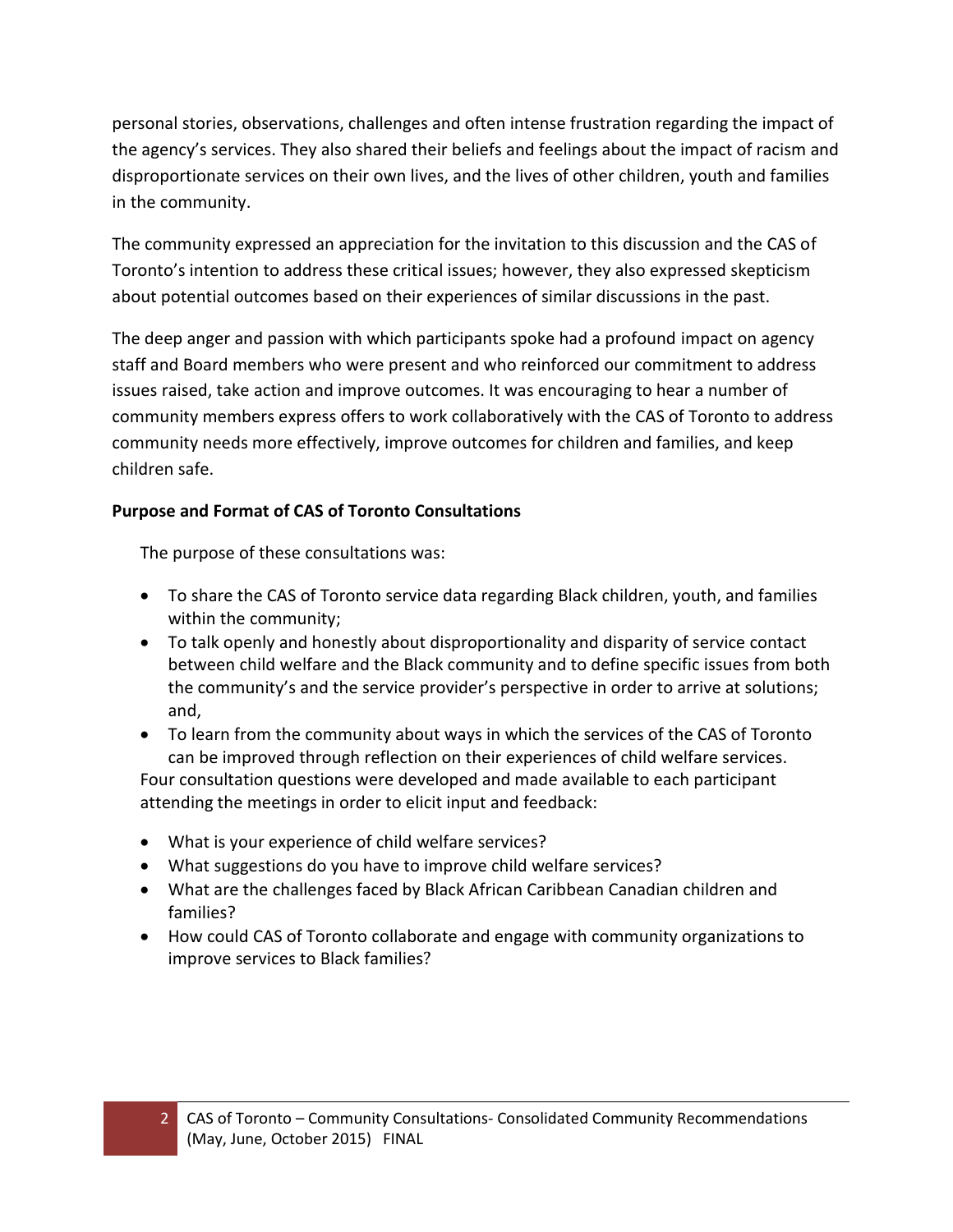### **a) Summary of Findings**

At the three spring community consultation sessions consistent themes emerged:

- 1. Service providers and members of the Black community expressed significant anger about many years of disparity in the level and nature of involvement of Black families and their children with child welfare and the perceived lack of prior concern or action on the part of the CAS of Toronto to address these issues.
- 2. The Black community experiences a high level of cultural insensitivity and racism, particularly anti-Black racism, operating in all stages of child welfare service. A belief persists that the agency's leadership and staff are not able to fully understand the impacts of individual, societal and systemic-structural racism on the Black community, and are likewise not able to fully adopt and operationalize skills and knowledge to work more collaboratively, and racially equitably, with Black African Caribbean Canadian children, youth and families living in the Greater Toronto Area.
- 3. There is a high degree of fear and mistrust of child welfare services. There is also a consistent concern that child welfare staff members are not listening to parents and caregivers and not asking the right questions, which has resulted in parents and caregivers feeling misunderstood.
- 4. There is a critical need for culturally grounded services and supports for Black families involved, or at risk of becoming involved, with child welfare services.
- 5. There was an understanding that child protection services are needed to keep children safe from abuse; however, there is a need for more education and transparency about child welfare services and the service options available to Black families. Parents, in particular newcomers to Canada, are unaware of the Canadian cultural context and child welfare laws.
- 6. Service providers in the Black community have creative ideas about service options, significant levels of expertise and resources, and want to partner with the CAS of Toronto in the design and delivery of such services.
- 7. There is a perception of collusion between the major institutional systems namely education, criminal justice, and child welfare. Systemic-structural racism continues to negatively impact Black children, youth and families. It was noted that this impact is strongest for Black males.
- 8. There are many socio-economic pressures on Black African Caribbean Canadian families that also operate in bringing them to the attention of child welfare services. There must
	- 3 CAS of Toronto Community Consultations- Consolidated Community Recommendations (May, June, October 2015) FINAL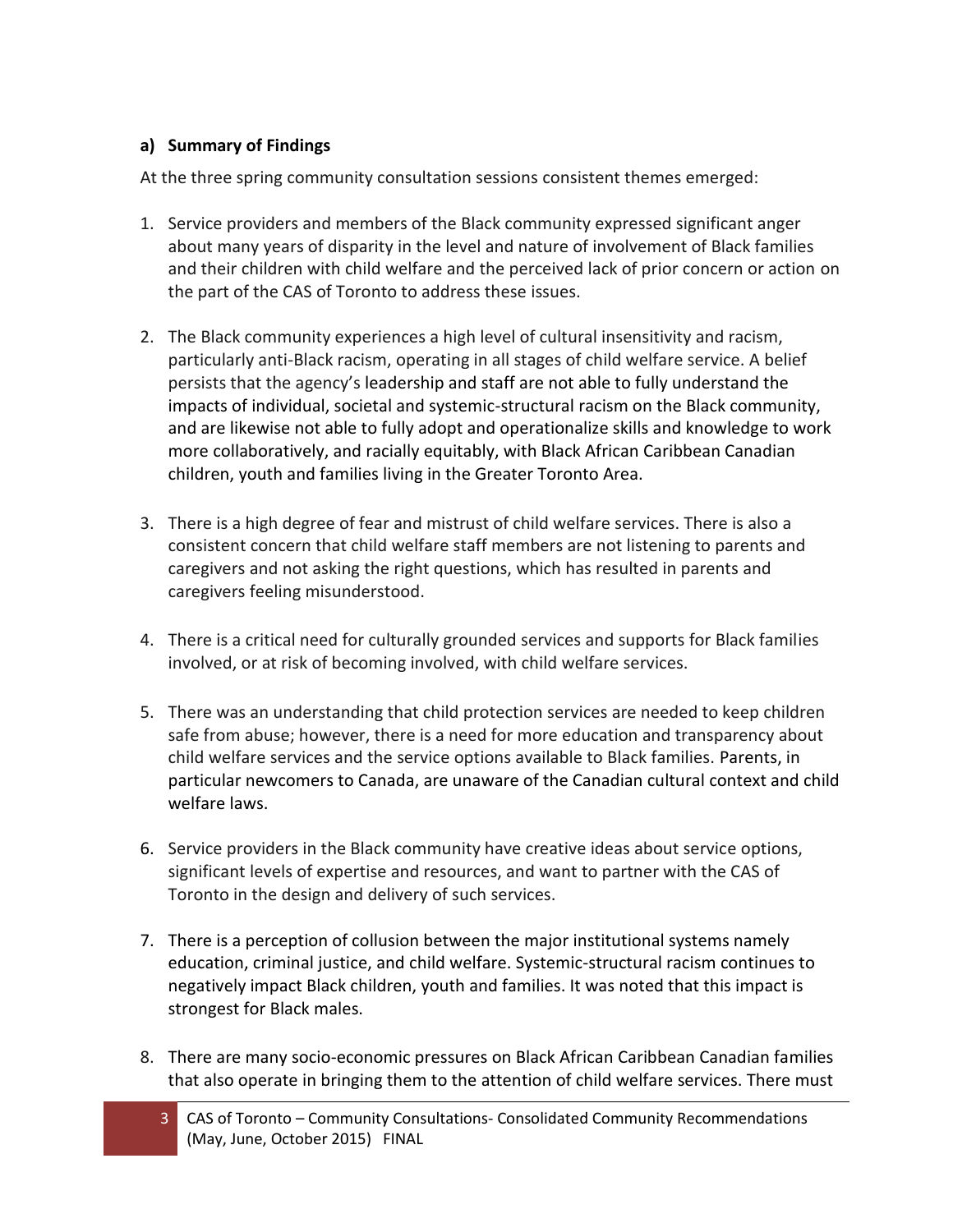be greater focus on the social determinants of health as major contributing factors to family stress and subsequent parenting challenges.

- 9. The voices of Black children in care are not being heard.
- 10. The collection and analysis of service data related to the Black community is critical and should continue.

#### **b) Recommendations from the Community Consultation Sessions**

CAS of Toronto invited those who attended the spring consultations to a follow-up consultation to see if "we got it right" in terms of their feedback and recommendations and to assess interest in their participating in a Community Stakeholders Group or Advisory Committee. On October 28, 2015, over 20 community members participated and gave feedback. The Recommendations below are the final result of that process and reflects the cumulative community voices from the May/June and October meeting:

- 1. The CAS of Toronto should look more intensively and contextually at issues facing Black African Caribbean Canadian families and children as societal and structural disparities and not solely as individual issues or problems. The agency needs to understand the root causes of issues and problems in many Black African Caribbean Canadian families as highly influenced by their experiences of individual, societal, structural-systemic and anti-Black racism, and see these ecological realities as a central focus to child welfare work.
- 2. The CAS of Toronto should recruit, hire and engage individuals at all level of the organization who reflect racialized communities and who are genuine in their intentions to build strong communities. This would include members of the Board of Directors and care providers (e.g., foster parents, kinship families). The CAS of Toronto's performance appraisal system should monitor and increase staff competency in implementing Anti-Oppression Anti-Racism (AOAR) policies and services.
- 3. CAS of Toronto workers should be provided with ongoing training and support on anti-Black racism and the social determinants of health to understand the impact on these issues on Black African Caribbean Canadian children, youth and families**.** CAS of Toronto should develop or partner on preventative, community-based services and advocate for necessary supports.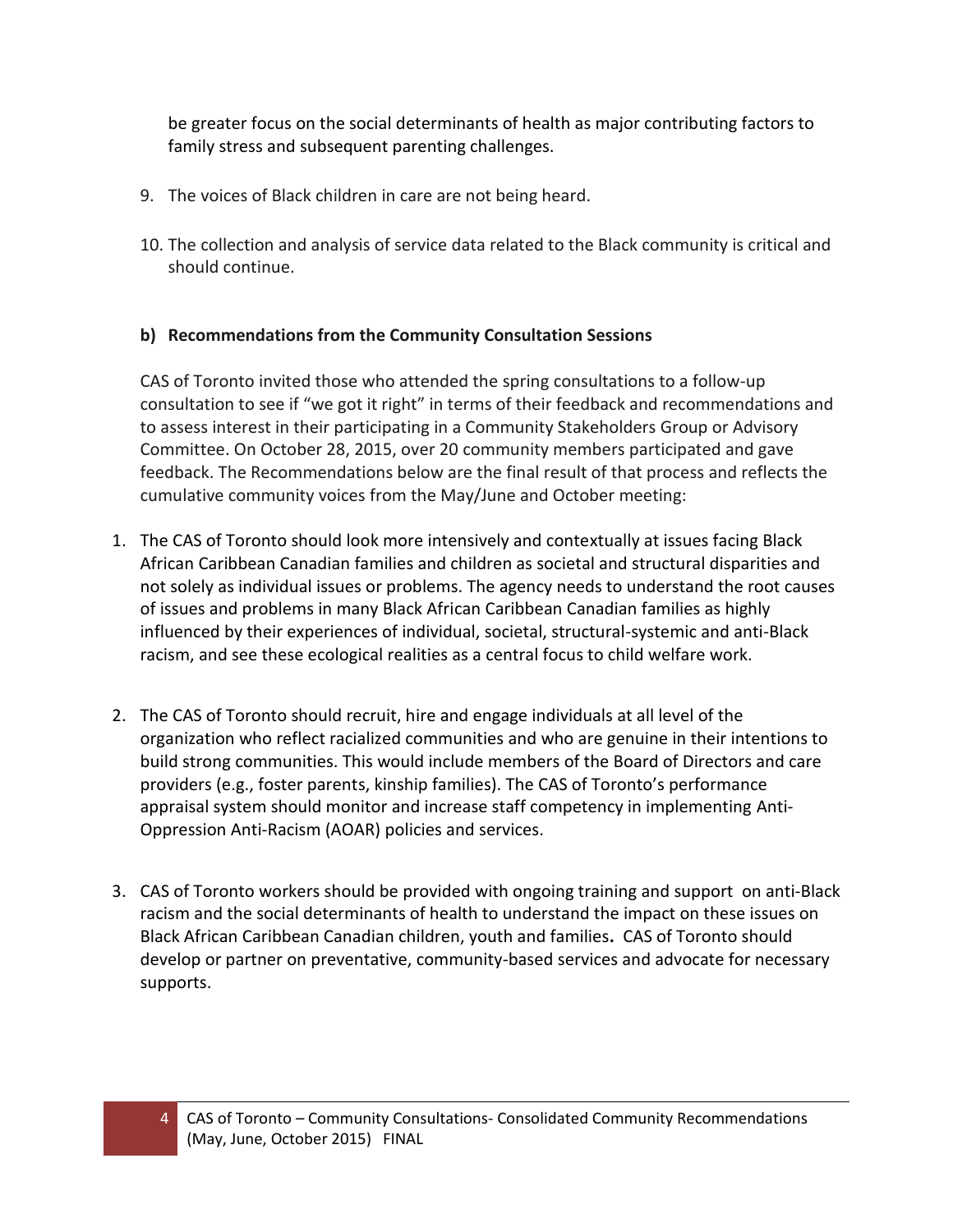- 4. A "Black Community Stakeholders Forum" or other form of community advisory group should be developed to: create greater transparency about child welfare services, collaboratively address the service disparities and overrepresentation of Black children and youth in the child welfare system, continue to enhance the understanding of the impact of service for Black families, children and youth, and increase child safety for Black African Caribbean Canadian children and youth within their families in Toronto.
- 5. The CAS of Toronto should develop an organizational policy and operating protocol (with input from the community stakeholders) that clearly defines and outlines the ongoing need to reach out to different groups in the community, including youth, to participate in the work of providing safety and well-being for children, youth and families in the Black community in Toronto.
- 6. The CAS of Toronto should engage all their staff, including Black staff, in the organizational work ahead to ensure equitable services and to address anti-Black racism.
- 7. The CAS of Toronto leadership should be more transparent regarding our challenges towards more equitable services, and utilize the strengths and knowledge in the community to help us problem solve in areas of challenge.
- 8. The CAS of Toronto should partner with stakeholders in the Black community, and work with the sources of referrals and supports (School Boards, Toronto Police Services; income security programs Ontario Works/Ontario Disability Support Program (OW/ODSP) and other child/family youth services) to develop preventative and diversionary programs and services that reduce and/or eliminate the need for child welfare services while keeping children safe. CAS of Toronto should have a presence and provide some supports at a community level as part of the prevention and partnership work.
- 9. In their ally role, the CAS of Toronto should be prepared to identify and take a leadership position against inequities, and systemic racism within key systems where there is a disproportionate and adverse impact on the Black community and the children, youth or families that CAS of Toronto is serving. (For example police services, schools, criminal justice, and health services).
- 10. The CAS of Toronto should work with stakeholders in the Black community to problem-solve some of the challenges in developing meaningful partnerships to improve services to children, youth and families.